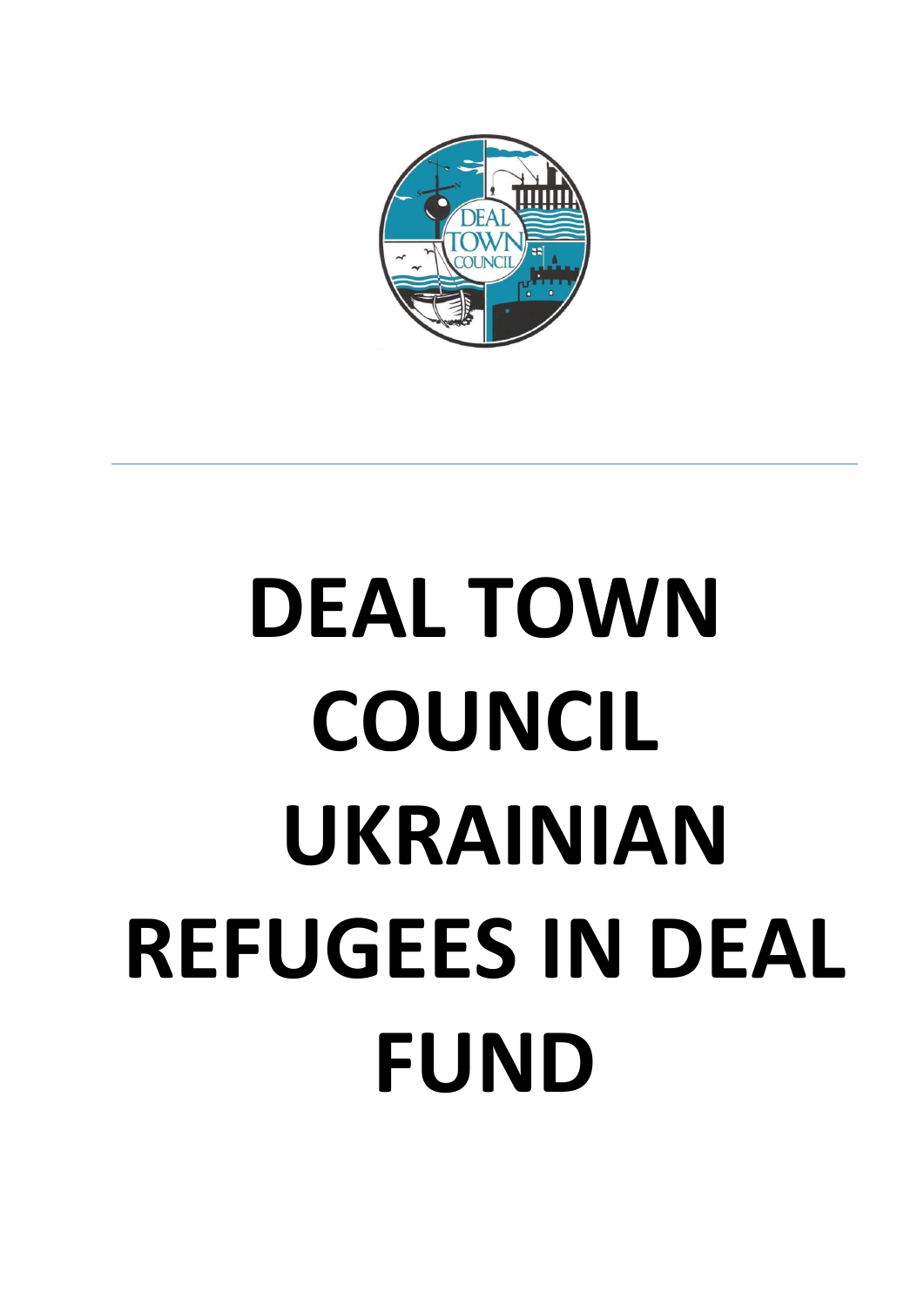# **DEAL TOWN COUNCIL'S UKRAINIAN REFUGEES IN DEAL FUND:**

# **Total Fund £2,000**

This reserve only to be used for supporting Ukrainian Refugees in Deal. (F&GP 22/3/22)

The allocation of funds from the 'earmarked reserve' to support any projects for Ukrainian Refugees in Deal to be delegated to the Town Clerk and R.F.O. in liaison with Cllrs Bano and Beer. (F&GP 22/3/22)

# Introduction

At the March meeting of the Finance & General Purposes Committee it was agreed to allocate £2,000 from the unused Special Projects 'Supporting the Vulnerable' budget into an 'earmarked reserve'. This reserve only to be used for supporting Ukrainian Refugees in Deal.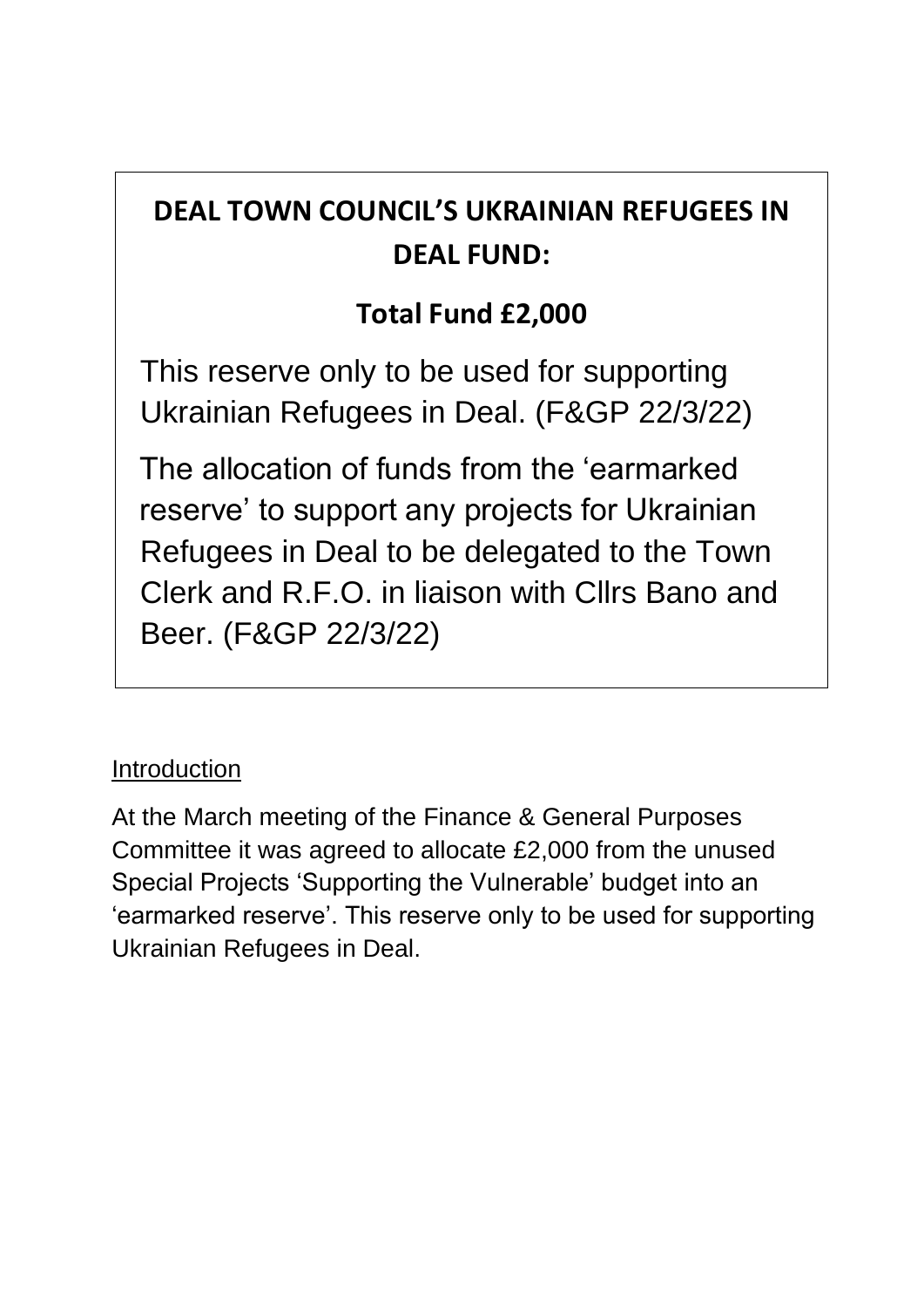## **GENERAL GRANT AID GUIDELINES**

- 1. Deal Town Council will consider applications for financial assistance for projects that offer direct support to Ukrainian Refugees in Deal.
- 2. Deal Town Council will consider applications for projects that provide financial assistance or support to Ukrainian Refugees in Deal from any of the following;
	- a) Not for profit local organisations and community groups based in Deal or with a substantial number of beneficiaries in Deal.
	- b) Registered charities based in Deal or with a substantial number of beneficiaries in Deal.
	- c) Private businesses may in exceptional circumstances apply for financial support for projects which are clearly are for the support of Ukrainian Refugees in Deal
	- d) Families looking after Ukrainian Refugees in Deal
	- e) Ukrainian Refugees in Deal themselves.
- 3. Applications must be made in writing to the Town Clerk.
- 4. The application must clearly demonstrate how the project will provide financial assistance or support to Ukrainian Refugees in Deal.
- 5. Grants are limited to only one award per organisation per year.
- 6. Grants will not be awarded for specifically religious or party political purposes.
- 7. Grants may only be used by the applicant for the named project and cannot be used to support payments by way of grant or donation to any other individuals

## **1. ELIGIBILITY**

These organisations may apply:

- a) Not for profit local organisations and community groups based in Deal or with a substantial number of beneficiaries in Deal.
- b) Registered charities based in Deal or with a substantial number of beneficiaries in Deal.
- c) Private businesses may in exceptional circumstances apply for financial support for projects which are clearly are for the support of Ukrainian Refugees in Deal
- d) Families looking after Ukrainian Refugees in Deal
- e) Ukrainian Refugees in Deal themselves.
- f) Deal Town Councillors may apply on behalf any of the above.